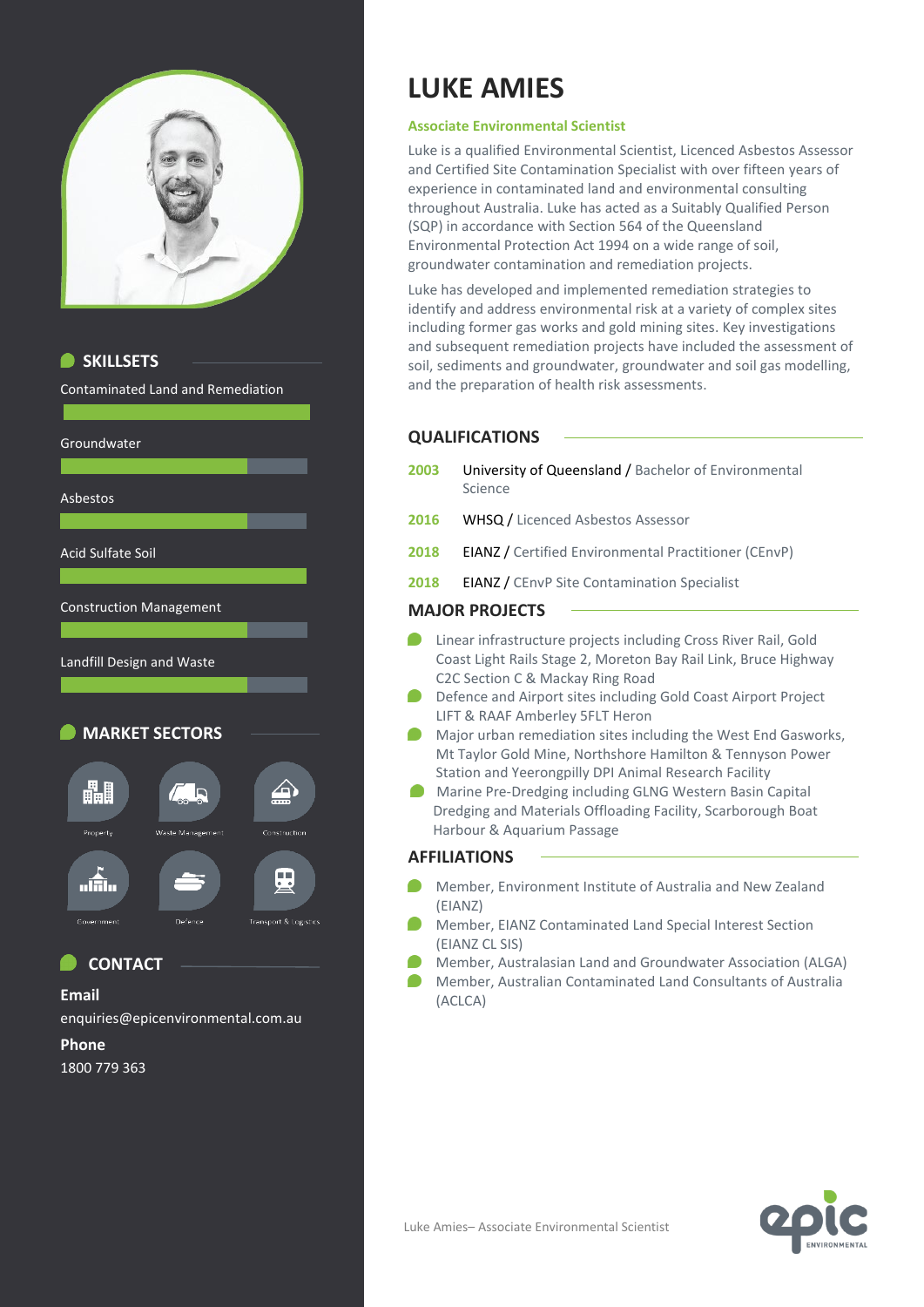## **EXPERIENCE**

### **CONTAMINATED LAND & REMEDIATION**

- **Project Manager, Cross River Rail, Brisbane, Queensland.** In accordance with the Cross River Rail Delivery Authority's (CRRDA) Cross River Rail (CRR) Contamination Strategy, a framework was required to be established for the identification and management of contaminated land during the design, construction and operational phases. Acting as the Suitably Qualified Person (SQP), Luke oversaw the implementation of a baseline contamination assessment across the entire CRR works footprint to inform the proposed design, construction and operational phases of the work. In addition, Luke oversaw the remediation and validation of the former Goprint, Land Centre and South Brisbane Dental Hospital sites which comprised the staging area and launch site for the CRR Tunnel Boring Machines (TBMs) and Roadheaders. Remediation and validation works were required to be completed to facilitate proposed construction and tunnelling works, and enable the future development of the site as the new Woolloongabba underground railway station. Remediation was completed across the majority of the site, enabling the site to be removed from the Environmental Management Register (EMR), with unremediated portions managed under a Site Management Plan (SMP).
- **Project Manager, Gold Coast Light Rail Stage 2, Southport, Queensland.** Luke was project manager and technical lead for environmental monitoring as part of the expansion of the Gold Coast Light Rail Stabling Yard. The existing stabling yard was constructed over a portion of the former Baratta Street landfill, and as part of the proposed expansion works, CPB were required to confirm that construction works did not worsen the contamination status of the construction site or the off-site contamination risk arising from the construction site. As part of site works, Luke oversaw the installation of addition groundwater and landfill gas monitoring infrastructure to establish baseline conditions at the site and provide a benchmark against which conditions can be monitored, before developing robust methodology to ensure earthworks processes were carried out whilst posing minimal risk to human, or environmental health. Regular monitoring of groundwater and landfill gas was undertaken during, and following the construction program to ensure that site works were not impacting on the landfill cell and the surrounding environment.
- **Technical Lead, Lion Due Diligence Investigations, Queensland, New South Wales, Victoria and Tasmania.** Luke was the technical lead and Certified Contaminated Land Specialist for the completion of due diligence assessments at several existing Lion dairy and drinks manufacturing sites throughout Australia. Luke oversaw the assessment of each to facilitate to establish the nature and extent of any contamination and inform Lion of potential environmental liabilities for each site.
- **Project Manager, Technical Lead and Licenced Asbestos Assessor, Kingfisher Bay Resort Group, Queensland.**  Luke was the project manager, technical lead and licenced asbestos assessor for the completion of a prepurchase environmental and hazardous materials assessment on a number of properties including the Kingfsher Bay Resort, Eurong Village Resort and a number of mainland properties located throughout Queensland. Works were completed to inform the potential purchaser (Sealink) of any associated environmental risks associated with the purchase of the properties. Following completion of the scope, and a successful negotiation and transaction, Epic was retained by SeaLink to undertake further human health and environmental risk assessment of a number of items identified during the initial site inspection.
- **Project Manager, RAAF Amberley 5FLT Heron, Amberley, Queensland.** Luke was Project Manager and lead assessor for site investigation works associated with construction of additional aircraft shelters and a training simulator as part of the RAAF Base Amberley's transition from F-11 to F/A-18F Super Hornets. Luke undertook a soil sampling and characterisation program to assess potentially contaminated areas within the construction footprint and determine management requirements to be implemented at the site.
- **Project Manager, Brunswick Heads Sewage Treatment Plant, Brunswick Heads, New South Wales.** Luke was Project Manager and lead assessor for environmental assessments as part of the decommissioning of the Brunswick Heads Sewage Treatment Plant (STP). Soil, groundwater and sediment investigations were undertaken to assess the site to assess potential risks to human health and the environment and determine the suitability of the site for public recreation and open space land uses. Results from site investigations were used to inform the preparation of a Remediation Action Plan (RAP) to provide a framework for remediation and management works required as part of decommissioning of the site.
- **Project Manager, Austins Ferry Gunns Timber Mill, Austins Ferry, Tasmania.** Luke was Project Manager and lead assessor for an environmental assessment of the former Austins Ferry Gunns timber mill site. Through completion of a detailed site history review, Luke was able to design a comprehensive investigation program to target several areas of concern associated with former site activities. Implementation of the investigation

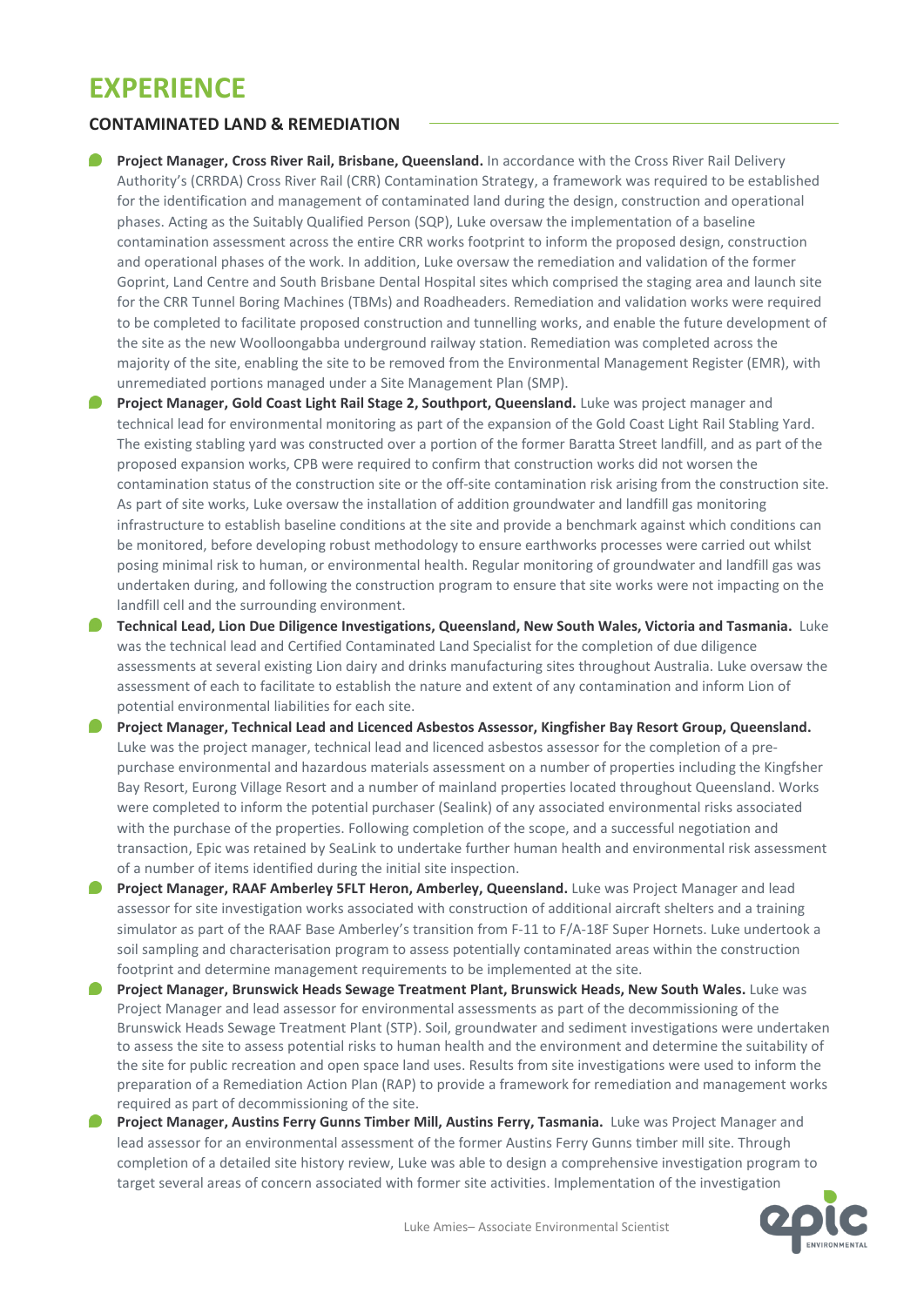program identified a number of areas across the site requiring remediation, including a number of areas that were able to be successfully remediated as part of the initial investigation scope. All works were completed in accordance with local guidelines, regulations and planning schemes to ensure that at the completion of works, the site was suitable for its proposed land use.

- **Project Manager, St Leonards Gunns Timber Mill, Waverley, Tasmania.** Luke was Project Manager and lead assessor for an environmental assessment of the former St Leonards Gunns timber mill site. Review of site history information identified a number of areas of concern including former inground CCA chemical tanks, fuel storage areas and areas of uncontrolled landfilling. Investigations also identified the presence of asbestos material, used as concrete reinforcing chairs, embedded within concrete slabs across the site. Luke is currently overseeing the implementation of a remediation and management strategy for the remediation of contaminated land and management of asbestos impacts concrete materials as part of site demolition and decommissioning works.
- **Project Manager, Ipswich City Council Closed Landfill Risk Assessment, Ipswich, Queensland.** Luke undertook a risk assessment at ten closed landfill sites throughout the Ipswich region. The sites were known or suspected to have been subjected to controlled and uncontrolled landfilling operations over the past 60 years. Works included the completion of a detailed site history review of each of the ten sites, along with groundwater, landfill gas and intrusive investigations. The results of site history and intrusive works were used to provide ICC with a comprehensive Risk Analysis that identified the severity, and likelihood of harm caused through historic landfilling activities, the risks to human health posed by landfill gas presence and/or emissions resulting from landfilling operations and remaining waste material and a detailed breakdown of the impacts on groundwater, and surrounding environment resulting from the presence of historic landfill waste. Based on the findings of the Risk Analysis, site specific mitigation measures along with monitoring regimes were recommended in order to minimise impact and ensure the safe and effective management of the 10 sites.
- **Project Manager, Telegraph Road Stage 1B, Fitzgibbon, Queensland.** Widening of the existing road corridor as part of the Telegraph Road Stage 1B works, encroached on a historic landfill, requiring management of contaminated land and landfill risks including landfill gas and leachate. Luke performed the role of suitably qualified person and oversaw the management of leachate, installation of a leachate collection system and contaminated land.
- **Project Manager, Telegraph Road Stage 2, Fitzgibbon, Queensland.** Telegraph Road Stage 2 works involved the dewatering and excavation of a former landfill area to facilitate the construction of a new single span road bridge over Cabbage Tree Creek. Luke performed the role of a suitably qualified person and licenced asbestos assessor with key tasks including preparation of dewatering, acid sulfate soils and asbestos management plans for approval by BCC and the contaminated land auditor, completion of baseline surface water and groundwater monitoring, supervision of dewatering works, including construction monitoring of groundwater, surface water and airborne asbestos fibres, acid sulfate soils and excavation and removal of contaminated soil and waste materials.
- **Project Manager, Ripley Town Centre Livestock Dip Remediation, Ripley, Queensland. Luke project managed** the investigation, remediation and validation of a former livestock dip located within the construction footprint of the Ripley Town Centre development. Remediation and validation works were completed in accordance with regulatory requirements, and the satisfaction of the Contaminated Land Auditor enabling the site to be removed from EHP's Environmental Management Register. Works were completed in a timely and efficient manner, facilitating development of Stage 1 of the Ripley Town Centre.

### **GROUNDWATER**

**Project Manager, Gold Coast Airport Project LIFT, Coolangatta, Queensland.** Luke project managed the implantation of an environmental monitoring program at the Gold Coast Airport to satisfy the requirements of the approved Construction Environmental Management Plan (CEMP) as part of the civil works package of the Gold Coast Airports' project "Let's Invest for Tomorrow (LIFT)". Historical activities within the airport site had resulted in contamination of the shallow groundwater beneath the site with petroleum hydrocarbons and Perfluoroalkyl and Polyfluroalkyl Substances (PFAS) (including perfluoro octane sulfonate (PFOS) and perfluorooctanoic acid (PFOA)) which required monitoring and management as part of dewatering work associated with the relocation of the perimeter drain and other inground works. Works completed included baseline sampling to establish existing site conditions, the completion of fortnightly groundwater and surface

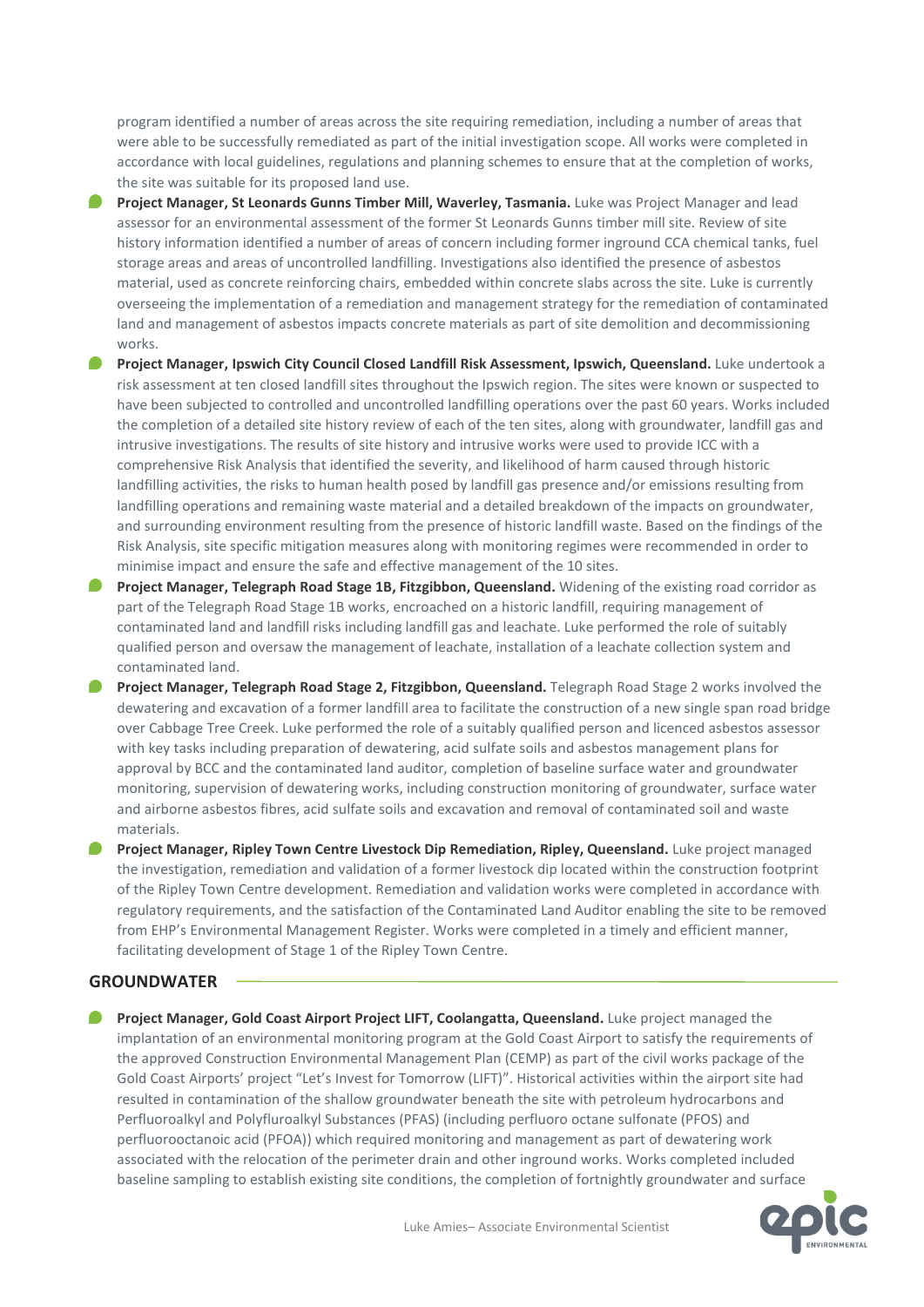water monitoring over an 18-month period. Works also comprise daily inspections and site monitoring during dewatering works, completion of environmental management requirements in accordance with the CEMP and dewatering, contaminated land and acid sulfate soils management sub-plans and establishment appropriate controls to manage environmental and human health risks associated with the presence of PFAS and other identified contaminants at the site, to ensure the safe completion of the proposed civil construction works.

- **Project Manager, Groundwater and Surface Water Assessment and Management, Former Landfill, Queensland**. Luke is currently project managing the investigation of ammonia impacted groundwater at a former landfill site. Works are required to be completed to assess potential offsite impacts to sensitive receptors and determine appropriate remedial actions required. The program to date has included the installation of groundwater monitoring wells in difficult ground conditions, completion of a number of groundwater monitoring event and preliminary groundwater modelling to assess potential risk and determine additional works required to be completed.
- **Diesel Spill, Queensland**. Luke is currently project managing investigations and remediation works following a diesel spill resulting in the loss of approximately 80,000L of diesel product to ground. Works have included the completion of several groundwater monitoring events (GMEs), with a total fluids extraction remediation system currently being installed at the site.
- **Project Manager, Hydrogeological Assessment – Coorparoo Creek Park, Coorparoo, Queensland.** Luke project managed a hydrogeological assessment of the proposed Coorparoo Creek Park development to assess potential impacts from acid sulfate soils and contamination previously identified at the site. The assessment comprised field investigations and three-dimensional computer modelling of groundwater flow and contaminant migration to determine potential impacts from alterations to existing groundwater flow patterns and lowing of groundwater levels as a result of the proposed development.
- **Project Manager, Crude Oil Pipeline Spill Remediation, Western Queensland.** Luke project managed the operation and maintenance of a groundwater remediation system follow a crude oil pipeline spill in Western Queensland. The system comprised a network of groundwater monitoring wells installed with passive product skimmers extracting phase separated hydrocarbons (PSE) from the aquifer below. As part of ongoing monitoring of the site, quarterly groundwater monitoring events (GMEs) were completed within the vicinity of the spill along with a wider network of groundwater monitoring wells to assess the extent of dissolved phase hydrocarbons enabling assessment of the effectiveness of the remediation system and determination of potential offsite risks to nearby sensitive receptors. During an operational period of two and a half years, regular maintenance of the system along with completion of a five-day Multi-Phase Extraction (MPE) event lead to a significant reduction in PSE.

### **PERFLUOROALKYL & POLYFLUROALKYL SUBSTANCES (PFAS)**

**Project Manager, Gold Coast Airport Project LIFT, Coolangatta, Queensland.** Luke project managed the implantation of an environmental monitoring program at the Gold Coast Airport to satisfy the requirements of the approved Construction Environmental Management Plan (CEMP) as part of the civil works package of the Gold Coast Airports' project "Let's Invest for Tomorrow (LIFT)". Historical activities within the airport site had resulted in contamination of the shallow groundwater beneath the site with petroleum hydrocarbons and Perfluoroalkyl and Polyfluroalkyl Substances (PFAS) (including perfluoro octane sulfonate (PFOS) and perfluorooctanoic acid (PFOA)) which required monitoring and management as part of dewatering work associated with the relocation of the perimeter drain and other inground works. Works completed included baseline sampling to establish existing site conditions, the completion of fortnightly groundwater and surface water monitoring over an 18-month period. Works also comprise daily inspections and site monitoring during dewatering works, completion of environmental management requirements in accordance with the CEMP and dewatering, contaminated land and acid sulfate soils management sub-plans and establishment appropriate controls to manage environmental and human health risks associated with the presence of PFAS and other identified contaminants at the site, to ensure the safe completion of the proposed civil construction works.

**Project Manager, PFAS Risk Assessment Brunswick Heads Sewage Treatment Plant, Brunswick Heads, New South Wales.** Luke was Project Manager and lead assessor for environmental assessments as part of the decommissioning of the Brunswick Heads Sewage Treatment Plant (STP), including completion of a desktop review and limited environmental risk assessment to determine potential risks associated with PFAS at the

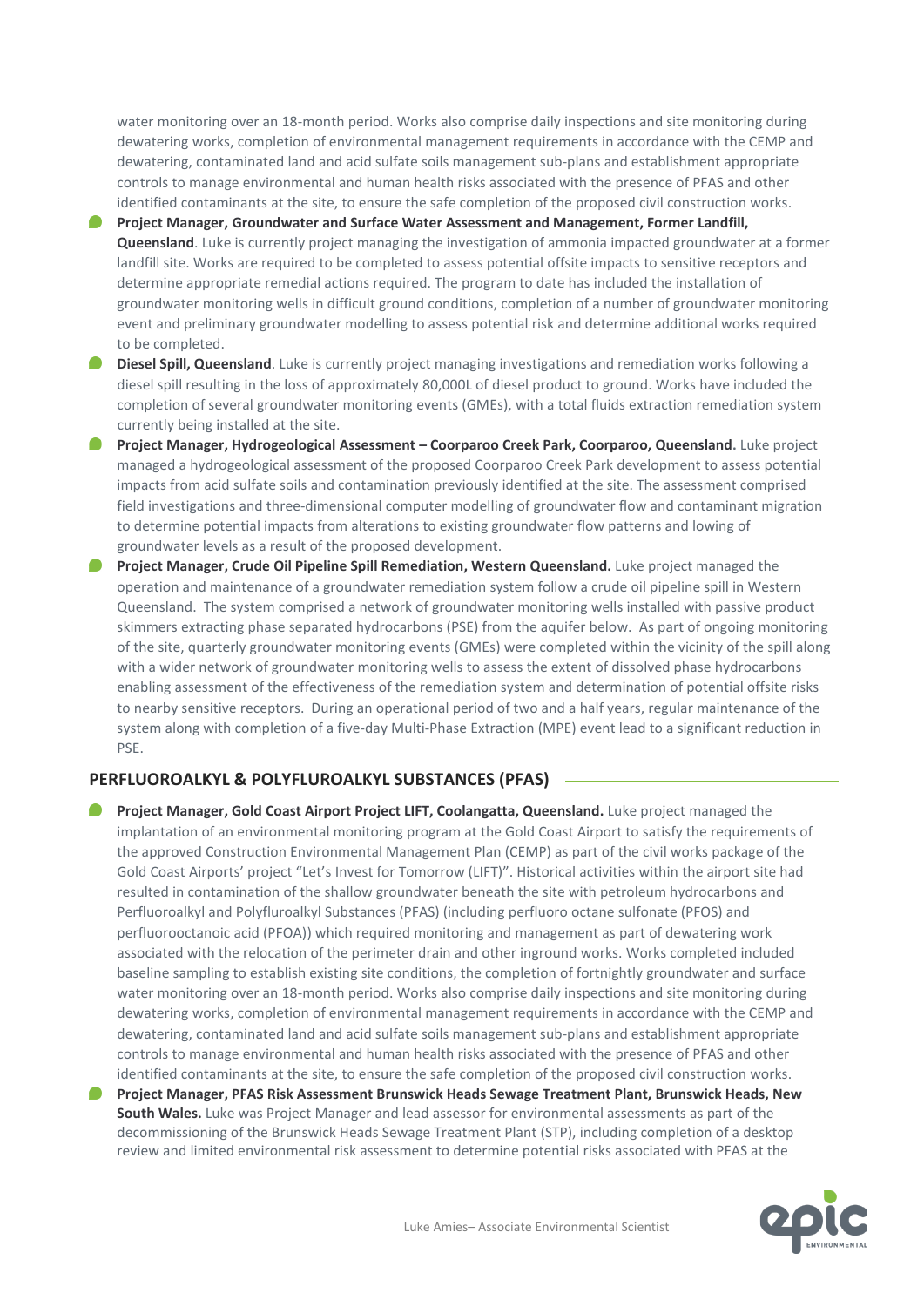Brunswick Heads Sewage Treatment Plant. Findings of the risk assessment were utilised to inform soils, sediment, surface water and groundwater sampling at the site.

- **Project Manager, Voluntary Preliminary PFAS Environmental Investigations, Queensland Energy Company, Queensland.** Luke is currently overseeing the completion of a voluntary Preliminary PFAS Environmental Investigations at two Queensland power generation sites to assess potential impacts associated with historical use of aqueous film-forming foams (AFFF). Works include the completion of a detailed desktop review, site audit and inspection and completion of an environmental risk assessment to determine potential risks associated with PFAS. Findings of the desktop review and risk assessment will be utilised to prepare a conceptual site model (CSM) for each site, and inform the proposed soils, sediment, surface water and groundwater sampling at the site, with monitoring works to be completed at the site in early 2020.
- **Project Manager, Department of Defence Site, Amberley Queensland. Luke project managed the implantation** of a soil characterisation program as part of infrastructure upgrades at a Department of Defence site. Luke worked closely with Fulton Hogan's Environmental Supervisor to develop and implement a soil sampling and characterisation program in accordance with procedures and requirements of State and Commonwealth Guidelines. Results of the soil sampling and characterisation program were used to prepare an Environmental Clearance Certificate (ECC) to manage proposed works and potential environmental impacts identified during the investigation works.
- **P** Technical Advisor, CR2SM PFAS Remediation, Caloundra, Queensland. Luke oversaw the remediation design and construction management of known PFAS contamination within the construction footprint of the Bruce Highway CR2SM project. Working closely with the Department of Main Roads and the construction team, a remediation plan was developed and implemented to manage and reduce any cross-contamination risk associated with the civil works of the project.
- **Technical Advisor, NSW Rural Fire Service - PFAS Investigation, Albury, New South Wales.** Luke oversaw the completion of a detailed site assessment at the Lavington Rural Fire Service Station. The Site was adjacent to vacant land which was historically used for firefighting training activities, and a site investigation was required to assess the potential for PFAS contamination of soil, groundwater and surface water at the site. Works included intrusive investigations at the site, along with a number of regional sites to assess the nature and extent of potential PFAS impacts associated with historical activities undertaken at the site.

### **ASBESTOS**

- **Project Manager, Asbestos Remediation and Validation, Eagle Farm, Queensland.** Luke project managed remediation and validation works comprising the excavation and offsite disposal of over 125,000t of asbestos contaminated soil. As part of remediation and validation works, Luke undertook clearance inspections and oversaw and assisted with works completed by the Licenced Asbestos Assessor (LAA) including asbestos air monitoring and clearance inspections. Luke also established and monitored protocols to ensure the safety of site workers and the general public during the remediation, validation and bulk earthworks phases of the project while ensuring management of remediation works was undertaken in accordance with State and Commonwealth Guidelines.
- **Technical Advisor, Asbestos Remediation and Validation, Curtis Island, Queensland.** Luke was engaged as a technical advisor for the remediation of asbestos impacted mulch from an industrial site. Luke undertook an independent program of visual inspections across areas of the site suspected to have been impacted, sampling of soils and imported mulch materials and an asbestos air monitoring program to establish baseline conditions at the site. Luke subsequently acted as an independent third-party reviewer and technical advisor for the principal contractor during remediation and validation works, which comprised review of remediation and validation documentation (including asbestos management and control plans and work procedures) and supervision of asbestos removal and validation works.
- **Project Manager, Asbestos Remediation and Validation, Banyo Rail Stabling Yard, Queensland.** Luke project managed and undertook investigation works to characterise spoil material requiring off-site removal as part of development of the Banyo Rail Stabling Yard. Working with the LAA, Luke developed an environmental assessment program for the site to assess potential risks to human health and the environment and determine the extent of soil contamination and asbestos impacts within the existing rail formation.
- **Project Manager, Asbestos Remediation and Validation, Former Banyo Defence Facility, Brisbane.** Luke project managed and undertook supervision of remediation and validation works at the former Banyo Defence Facility.

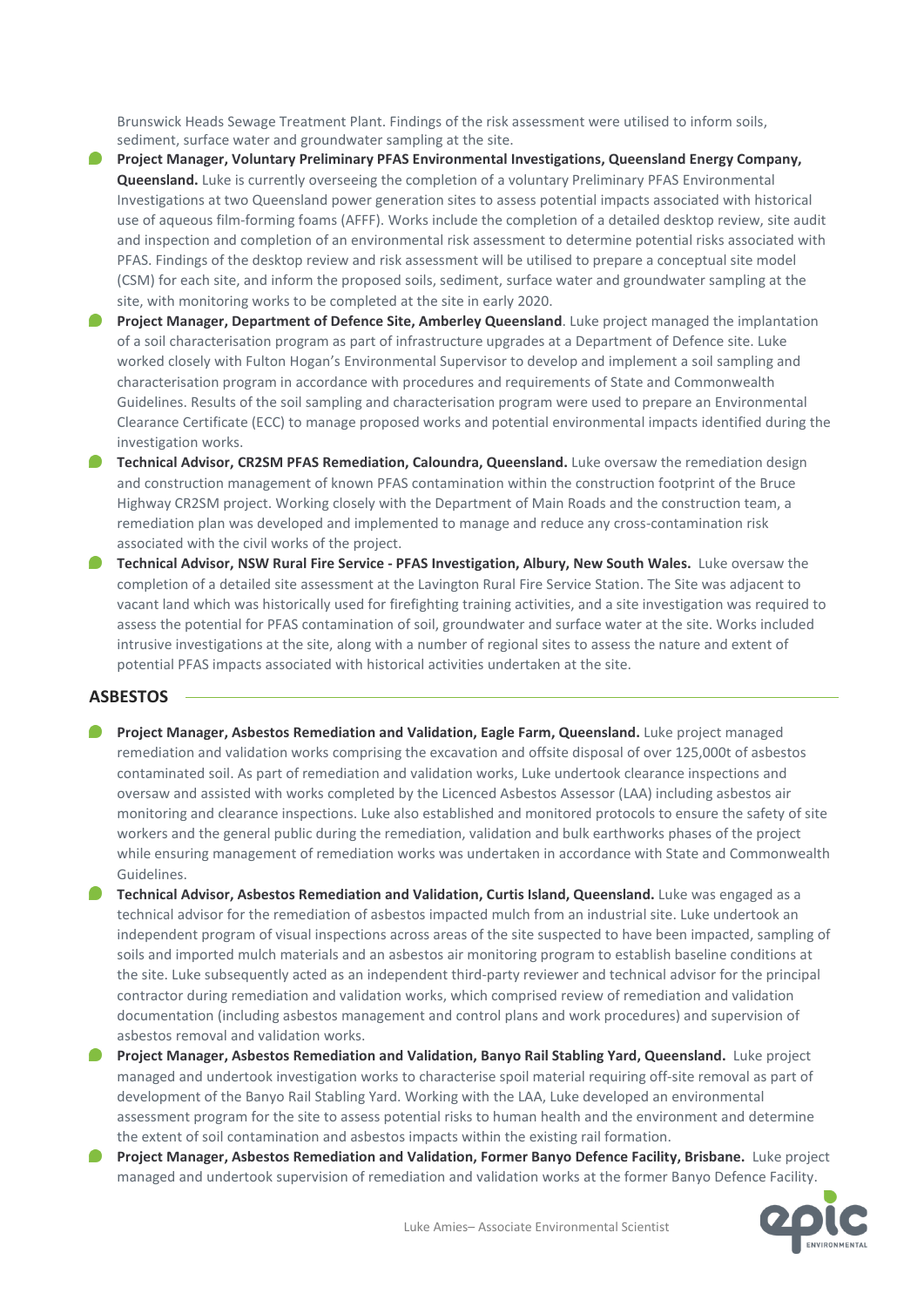Remediation works comprised the excavation and removal of asbestos impacted soils over an approximate 20,000m2 area, with visual inspection and validation sampling undertaken following completion of remediation works.

- **Project Manager and Technical Lead, Asbestos Remediation and Validation, Former Army Depot, Fortitude Valley, Queensland.** Luke project managed and undertook supervision of remediation and validation works at a former Army Depot in Fortitude Valley QLD. Remediation works comprised the excavation and removal of contaminated soils and asbestos impacts, with visual inspection and validation sampling undertaken following completion of remediation works.
- **Project Manager, Asbestos Remediation and Validation, High-rise Residential Development, Fortitude Valley, Queensland.** Luke project managed and undertook supervision of remediation and validation works following the identification of asbestos impacted fill material at a high-rise residential development in Fortitude Valley QLD. Remediation works comprised the excavation and removal of contaminated soils and asbestos impacts, with visual inspection and validation sampling undertaken following completion of remediation works.
- **Site Supervisor, Asbestos Remediation and Validation, Former Telstra Training Facility, Chermside, Queensland.** Luke was the site supervisor and environmental consultant for the remediation of the former Banfield Street Telstra Training Facility. Remediation and validation works comprised the systematic removal and subsequent validation of in ground asbestos infrastructure previously used for training purposes. Luke supervised remediation works to assist in the identification of unmapped underground infrastructure, undertook validation sample collection and visual clearance while assisting in the implementation of the asbestos air monitoring program.
- **Site Supervisor, Asbestos Remediation and Validation, Australian Catholic University, Mitchelton, Queensland.** Luke was the site supervisor and environmental consultant for the remediation of asbestos impacted soils at the former Australian Catholic University Mitchelton campus. Luke supervised remediation works and undertook validation sample collection and visual clearance of remediated areas.

### **ACID SULFATE SOILS**

- **Project Manager, Sideling Creek Dam Upgrade (Lake Kurwongbah), Kurwongbah, Queensland.** Management of ASS impacts were required as part of the proposed upgrade of the Sideling Creek Dam abutment. Luke was the project manager and technical lead for additional investigation works and development of an acid sulfate soils management plan (ASSMP) to manage impacts from ASS identified at the site. Investigation works were completed in challenging ground conditions, comprising areas within the existing Sideling Creek alignment, with the ASSMP enabling work to proceed whilst ensuring the protection of the surrounding sensitive environment (headwaters of Sideling Creek and the wider Pine Rivers Catchment).
- **Project Manager, Acid Sulfate Soil Investigation, Curtis Island, Queensland.** Luke project managed an acid sulfate soils investigation within the proposed 190ha onshore footprint of the GLNG facility located in China Bay, Curtis Island. Results from investigations were used to assess potential impacts of proposed construction works and develop management procedures to mitigate potential on-site and off-site environmental impacts. In addition, environmental and ASS investigations were undertaken at the proposed Materials Offloading Facility (MOF) located on the southern end of China Bay, Curtis Island. As part of the scope of work, Luke worked closely with the client and the dredging contractor to develop an ASSMP to control potential acid generation during dredge operations and manage potential on-site and off-site environmental impacts.
- **Project Manager, Western Basin Dredging Operations, Gladstone, Queensland.** Luke was Project Manager and lead assessor of an environmental and acid sulfate soils investigation as part of capital dredging works within the Western Basin of Gladstone Harbour as well as Gladstone Liquefied Natural Gas Facility Materials Offloading Facility. Luke prepared and implemented an environmental investigation program to determine the suitability of dredge materials for offshore disposal at the approved East Banks Sea Disposal Site.
- **Third Party Auditing of Acid Sulfate Soils Management Plans, Gladstone Queensland.** Luke completed third party auditing and advisory services for completion of the Wiggins Island Coal Export Terminal (WICET) and Western Basin Reclamation Area (WBRA) projects located in Gladstone QLD. Auditing included the assessment for compliance or otherwise of the earthworks and/or dredging contractor(s) against provisions set out in the EHP approved ASSMPs as part of the construction phase of these projects.